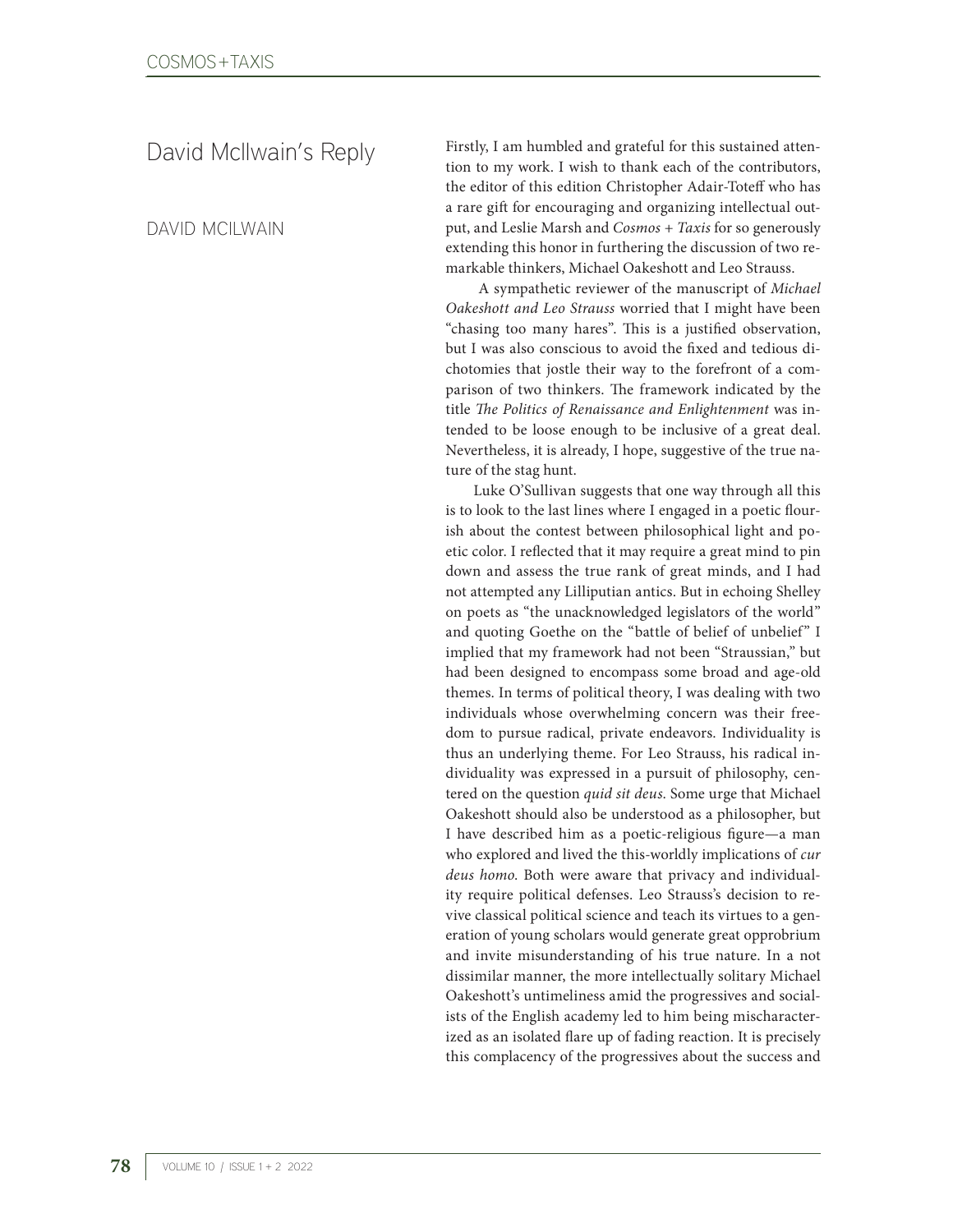legitimacy of the modern Enlightenment project that is prologue to understanding the meaning and importance of Michael Oakeshott and Leo Strauss.

Timothy Fuller has supplied this prologue in tracing the modern moral imagination to the predominant tendencies of the Enlightenment project. It is this foundation of the modern Enlightenment which Oakeshott would seek to profoundly modify and enrich and Strauss to go radically behind and surpass. Fuller pinpoints the aspirations of the modern project as, in effect, Hobbes' politics set in motion, although more familiarly located in Kantian morality and Kant's essay on world government. Fuller names these as "perpetual peace and ever-expanding prosperity." Hobbes defined happiness in terms of progress and Kant construed happiness in moral terms. As Fuller emphasizes, a progressive moral project implies that, "It is no longer the life outside the cave that is primary, but rather the task to reorganize the life within the cave." This cave-bound vision precludes asking those questions that demand a bird's eye view of the situation. For instance, as Fuller suggests, it resists such a simple and sober reflection as, "Is it possible that we can advance materially and decline spiritually?"

Yet this simple and sober attitude is characteristic of the skepticism that the cave once maintained against the intellectuals. Fuller locates Oakeshott in the skeptical tradition, emphasizing the significance of a distinction Oakeshott made, in a work he did not publish during his lifetime, between "the politics of faith" and the "politics of scepticism" (Oakeshott 1996). The cave has the resources for its own critique of those who present themselves as serving its interests through their pragmatic reorientation of the meaning of enlightenment. Fuller names the tension within modernity between this wary skepticism and the utopian "politics of faith" as "the internal dialectic of the modern moral imagination." Terry Nardin (2001, p. 191) makes a related point in *The Philosophy of Michael Oakeshott* where he remarks on the similarities between Oakeshott's "language of conduct" and Michael Walzer's social criticism. Like Walzer, Oakeshott values the immanent critique. As Fuller realizes, Oakeshott's skepticism is "the residual legacy of the Classic/Christian heritage of western civilization". Oakeshott criticizes from within Western civilization as a whole rather than just from European modernity or English culture (more specific perspectives that he adopts on occasion). Thus, "The modern moral imagination exemplifies a profound dialectical tension between the philosophy of the future and the Classic/Christian inheritance." This is where Strauss and Oakeshott stand in clear contrast. For Oakeshott, these "Classic/Christian" resources remain available as the tradition from which he recognizes his relationship to the moral conduct that he observes, participates in, critiques, and seeks at times to redescribe. In other words, there is a possibility of renaissance out of the recent domination of the politics of faith. For Strauss, this modern technological project has transformed the cave irreversibly and the resources of commonsense opinion are no longer immediately available. It is necessary to return to the opinions that underlay an earlier effort at enlightenment, one that maintained a theoretical orientation and thus left the cave untouched (beyond the stairway it provided for, and indicated to, the philosophical natures).

Fuller notes the reappearance of Oakeshott's dialectical understanding of modernity in his celebration of "voice of poetry in the conversation of mankind." As Fuller emphasizes, "The voice of poetry is an alternative to, but not a substitute or replacement for, the scientific/technological voice." Oakeshott positions it as the successor to the classical notion of "contemplation" but Fuller indicates the clarification of this aesthetic mode which reveals how completely Oakeshott's understanding of contemplation breaks with the classical understanding, for the "merely present" images of contemplation "provoke neither speculation nor inquiry about the occasion or conditions of their appearing but only delight in their having appeared" (Oakeshott 1991, p. 510).

This is not aestheticism, at least in Oakeshott's own terms, for he does not suggest that this voice should dominate, only that is should complement and balance what has become the increasingly dominant, or amplified, voice of practice and technology. Nonetheless, David Lewis Schaefer has reason to wonder whether this is not the kind of dilettantish "snobbery" that Alexandre Kojève posited as one of the aimless possibilities at the end of history. Fuller sees the voice of poetry as offering "temporary and momentary releases from our time-boundedness." For Fuller, Oakeshott's Stoic outlook "hints at a more comprehensive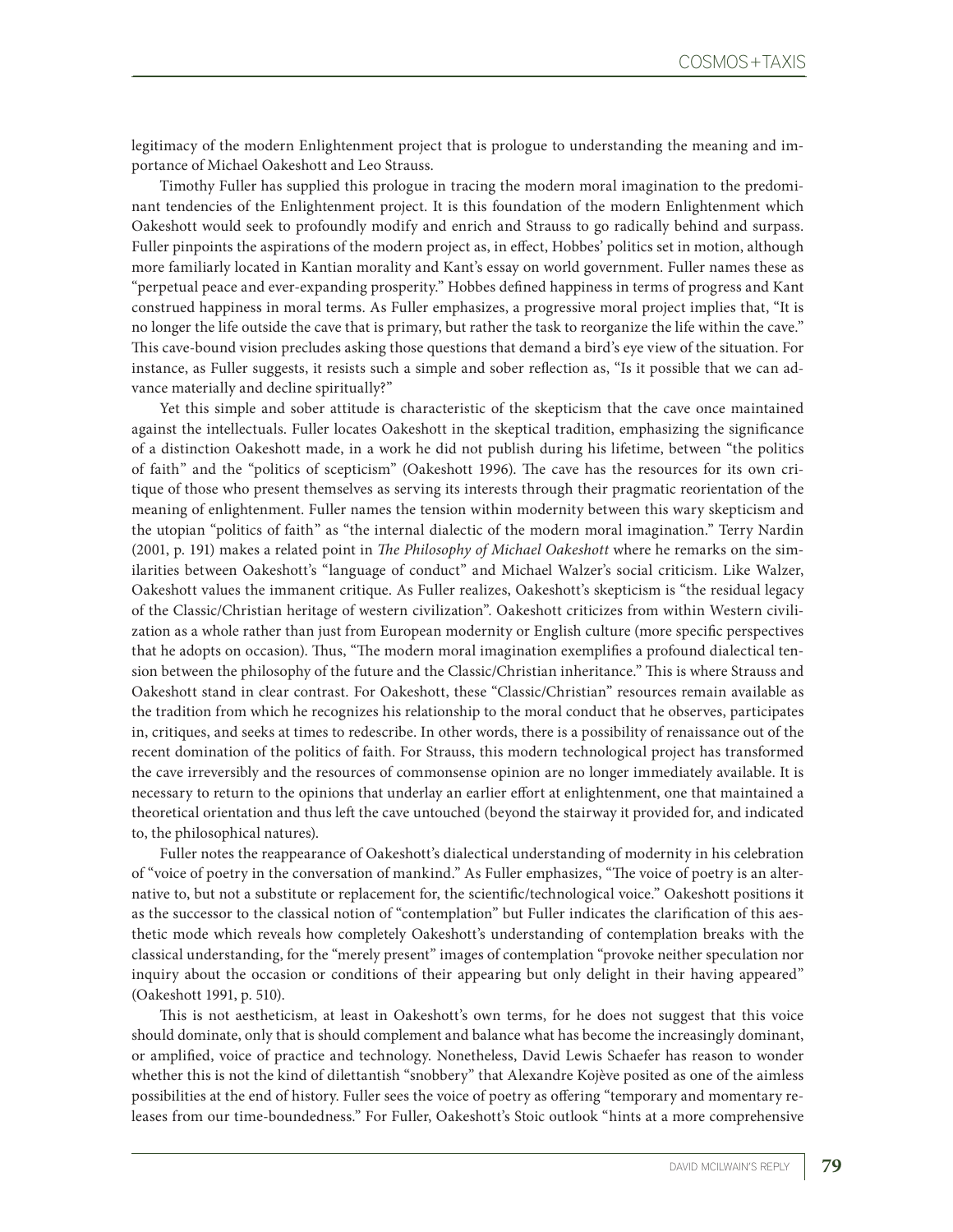moral imagination". But is the hint too subtle and the voice too quiet? Does not "delight" want all seriousness? These questions confront us in the persecution of those whose skepticism seems to obstruct the realization of human perfection. Describing what Eric Voegelin critiques as the Gnostic strain of the Western mind, Fuller notes how its logic veers towards an acceptance that "The liquidation of that individual or group, or at least the reform of their thinking, will be necessary in order that progress toward the ideal may continue." Oakeshott understood this with equal clarity, implying that the compulsory collectivist state that is the outcome of utopian politics carries a presumption of "the authority to exterminate associates [citizens] whose continued existence is judged to be irredeemably prejudicial to the pursuit of its purpose" (Oakeshott 1975, n. 317). Leo Strauss's dialogue with Alexandre Kojève only reinforced to him the centrality of this Stalinist logic in the homogenizing project of the Enlightenment. Kojève propagandized for a future in which "The 'healthy' automata are satisfied (sports, art, eroticism, etc.), and the 'sick' ones get locked up" (Kojève 2013, p. 255). Strauss perceived that modern tyranny is driven by the thymotic part of the psyche and thus is more dangerous and totalizing than the "erotic" tyrannies of the ancient world. He warned that the political science of his own day could not consistently recognize tyranny. A political science worthy of the name should begin with the normative understanding and commonsense from which medical science identifies and treats cancer.

Stephen Turner suggests that the fundamental ground for comparing Strauss and Oakeshott is in the legacy of Neo-Kantianism. Both men came into their own amid the rejection or dissolution of this philosophical movement, and each was shaped to some degree by his response. Turner sees Strauss in particular to be demanding a return to objectivity out of Socratic dialectics, reacting against the culmination of Neo-Kantianism in relativism of different systems, its inability to resolve these differences, its reliance on the Enlightenment project of progress towards a universal culture to overtake this and cover this over, and the connection that this disappointment may have had to the breakdown of German political order and the disastrous consequences of this for the German Jews. Turner's Oakeshott navigates away from the philosophical shipwreck of Neo-Kantianism in terms of his central concept of experience, which theorizing may only momentarily and arbitrarily arrest. This experience he divides into modes. Presuppositions survive as, at most, "platforms of conditional understanding" which do not challenge or even disturb the relativism and historicism of thought. Oakeshott wants to tell us that the civil association provides for the most unrestricted and elevated kind of human experience but he does this by describing antinomies within a specific practical tradition, "between the ideal expressions of practical orientations." Among these are the politics of skepticism and the politics of faith. In contrast, the "antinomy" Turner finds in Strauss (philosophy or faith) is of the nature of a "stark and ungroundable existential choice between fundamentally incompatible alternatives."

Turner refers to Strauss's antinomy, Athens and Jerusalem. But it is an ongoing question whether this can be understood in terms of a dreadful gulf "between the theology of the denial of God and the philosophy of the denial of philosophy." Stanley Rosen presented Strauss as staring at this kind of nihilistic terrain and it may be that, minus the mischief, Daniel Tanguay has given a similar assessment of Strauss's project (Rosen 2003; Tanguay 2007). But it is worth remembering that Strauss had an opportunity to be a professor of religion in Jerusalem and provided a clear statement of his atheism. If America was the Sparta fate had provided, it was still a place for a Greek. In my view, the irrational impasses in Strauss are merely apparent. Note that Tanguay does not follow Strauss because "we no longer possess the certainty that the Socratic laugh can wipe away the tears of repentance, or that Greek serenity can make one forget the henceforth tragic dimension of human existence." For Tanguay, but emphatically *not* for Strauss, "Revealed religion, Christianity in particular, has transformed the human soul in an essential manner" (Tanguay 2007, p. 213).

Even the writer behind *The Antichrist* endorsed this massive concession to the moral-religious world but Strauss, who had become aware (in 1929 or 1930) of how Farabi and his fellow philosophers of the medieval Arabic enlightenment understood and accounted for revelation in political terms, traced a rational path to Platonic political philosophy. Strauss scholars are right to insist on the importance of what Strauss called his "change of orientation" (Yaffe and Ruderman 2014). This was not a political change of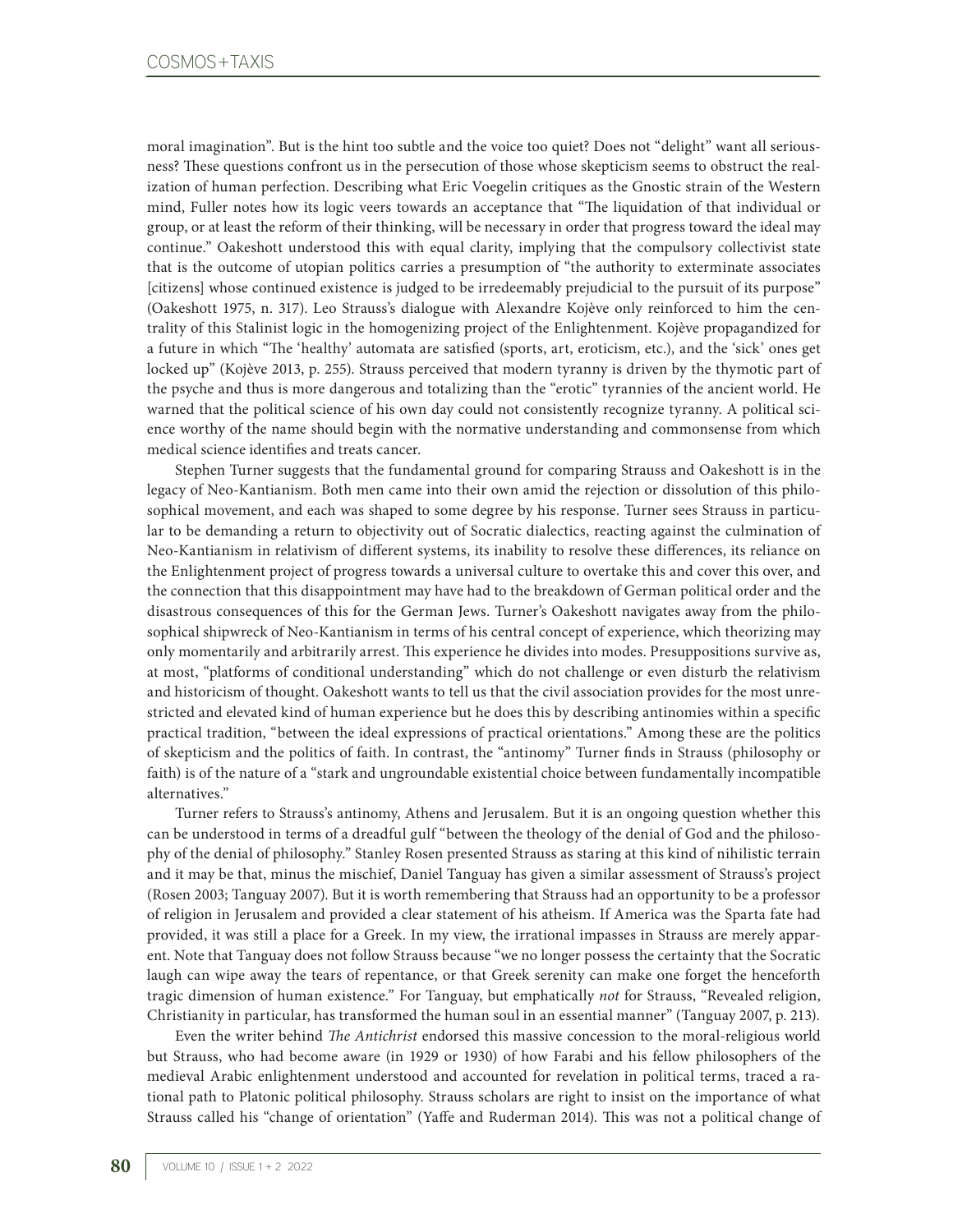heart, but it led into a new political horizon. Strauss recognized defensive (*negative*) possibilities in a strong state like Mussolini's as the Weimar republic capitulated. However, it is worth reflecting that, at the same time in Roosevelt's America, Progressives and New Dealers championed the reforming (*active*) power of Mussolini's state (Gottfried 1999, p. 66). As a related point in terms of the present day, multiculturalism is indeed corrosive to social trust as Turner's personal example suggests and Strauss, like Marcuse perhaps, was most comfortable talking philosophy with his Old World friends. But Strauss came to America and fostered respect for the New World's constitutionalism while Marcuse came to turn American youth against this heritage—to leave them guilty for the crimes of the Old World and ready for a kind of Freudian Marxism. As for whether Strauss may be connected to the destruction of Iraq, one could more fruitfully speculate on what responsibility the Harvard Law School bears for the destruction of Libya, and what separates "regime change" from "responsibility to protect". Both are variants of the old Wilsonian lie of wars to end war, wars for human rights and democracy. To return to the empirical Strauss, it is fair to say that his political views would remain untimely as he moved from Hobbes to Socrates. He was not welcomed with open arms in Britain as the socialist J-P Mayer was. He was at most welcomed with one open arm, and only for a time. There is a memory that comes down to us of Oakeshott noticing Strauss's "inky fingers" at Cambridge, suggesting a handshake, and suggestive of Strauss's scholarly *Sitzfleisch*.

In the book I reflected on Strauss's favorable impression of Britain but this does not explain the change in his politics. The reason for the change is reflected in the centrality of Hobbes in the book. Put simply, Strauss was a reluctant Hobbesian before he realized that a path to Socratic political philosophy remained open. Strauss as Hobbesian was open to (pre-Anti-Comintern Pact) Mussolini's example, though Strauss as Jew could never have been open to Hitler's Germany as indeed it could never have been open to him. But Strauss leaves Hobbes behind, most clearly in his critique of Carl Schmitt's *Concept of the Political* where he suggests that Schmitt himself would be better to join him on the path to the pre-liberal world of Socratic dialectics. Schmitt was not fully awakened by this critique and continued as a Hobbesian of a kind. As a consistent Hobbesian he had warned Weimar against National Socialism and communism before 1933, and precisely as a consistent Hobbesian he was bound to support the Nazis after 1933 for "such obedience is no Crime: for no man is obliged (when the protection of the law faileth,) not to protect himself, by the best means he can" (Hobbes 1985, Ch. 27, p. 345).

What can be said of Hobbes in another sense is relevant to what Kant meant for both Strauss and Oakeshott. For Hobbes retreats into the consciousness to found his new science on the basis that we know what we make. This is again a large concession to the moral-religious view that Oakeshott celebrates as the tradition of "Will and Artifice". It opposes the tradition that Oakeshott terms "Reason and Nature". But surely it is not resolved as "Rational Will". Oakeshott might have named the Hobbesian tradition "Will and Chaos" and established that it is the cosmos that is denied, this absence covered over progressively, by the artifice of science and technology. At any rate, it is fair to say that Oakeshott welcomed the abandonment of *metaphysica generalis*—a reasoning that "excludes from philosophy the consideration of the universe as a whole . . . [a] method of circumscribing the concerns of philosophy" (Oakeshott 2000, p. 18). It is not difficult to see where Kant's transcendental analytic and reliance on utopian progress fits in, nor why the shock of the Great War lent spiritual force to Heidegger's "existential analytic". Strauss's return to the "relative truth of the contradictory opinions" in this fertile moment does not signify a desire for the "pure truth" of natural law. He rejected the oblivion of the question of being *and* the invitation to look straight into the fierce glare of this question (See Velkley 2011).

Turner suggests a contemporary ground for the differences between Oakeshott and Strauss, while in a similarly formidable and erudite piece Wendell John Coats, Jr. traces the fundamental differences over creativity and individuality to contrasting interpretations of Greek, Hebraic, and Roman thought. I will focus on the Roman question where Coats identifies one of the clearest points of contention between Strauss and Oakeshott. Strauss observes at the end of *Natural Right and History* that the quarrel of ancients and moderns turns on "the status of 'individuality.'" (Strauss 1953, p. 323). Strauss's comments are made in the context of Burke and may remind us of comments in his "German Nihilism" lecture about "the English"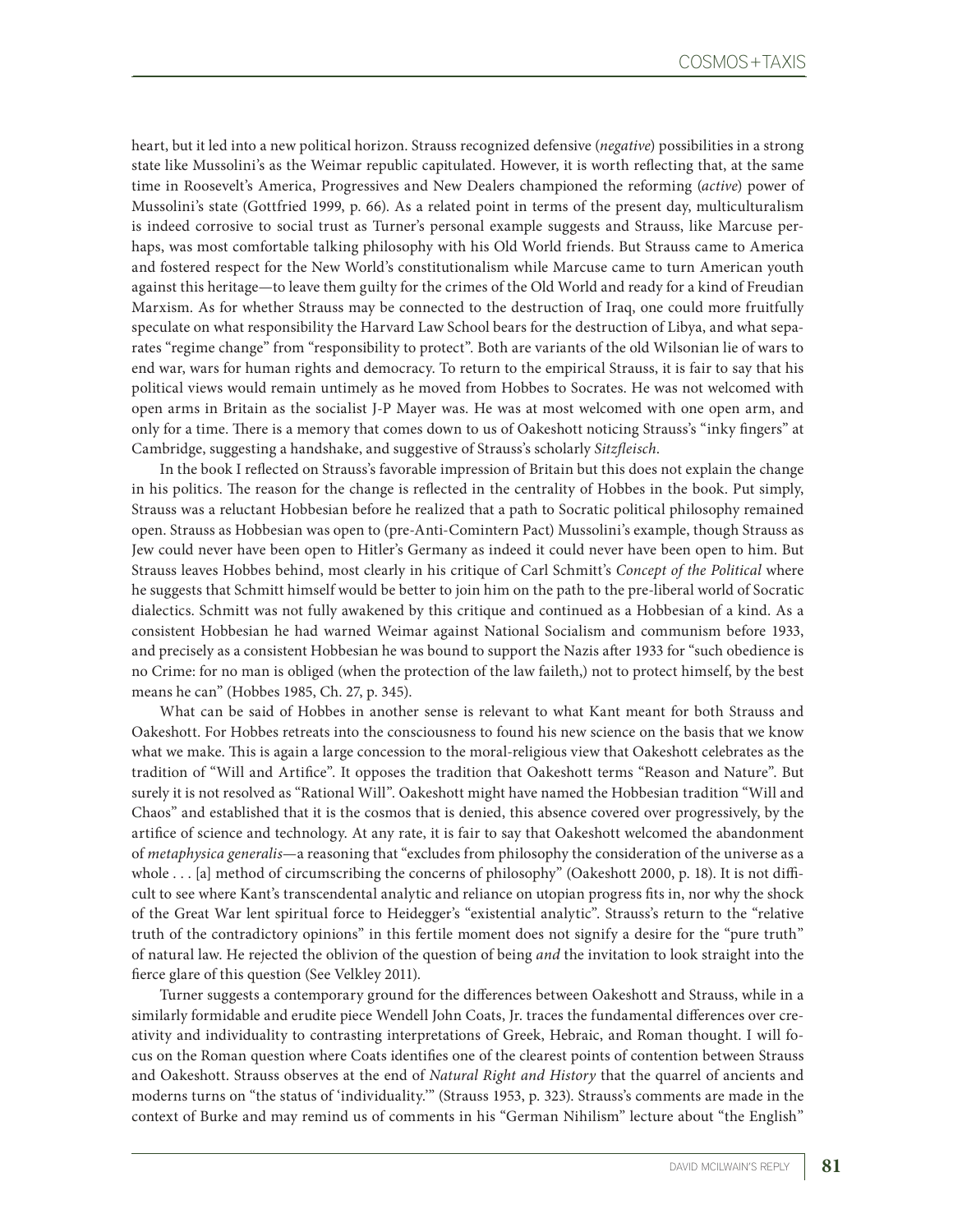who, though bearers of the modern ideas, "always kept in store a substantial amount of the necessary counterpoison" (Strauss 1999, p. 372). Strauss fleshes out this earlier statement in noting that "Burke himself was still too deeply involved with the spirit of 'sound antiquity' to allow the concern with individuality to overpower the concern with virtue." This does indeed suggest, as Coats argues, that the differences between Strauss and Oakeshott are stark and deeply embedded. For Oakeshott affirmed the exact reverse of Strauss's observation and sentiment in his pivotal declaration, in the context of Hobbes, that, "It is reason, not Authority, that is destructive of individuality" (Oakeshott 2000, p. 67). This confirms the centrality of the disagreement over Hobbes whom Oakeshott celebrates as securing individuality and a civil association in which "Individuals may be collected together, may be added, may be substituted for one another, or made to represent one another, but can never modify one another or compose a whole in which their individuality is lost" (Oakeshott 2002, p. 65). Coats points out that Oakeshott detected the origins of civil association in the Roman republic and contrasted this tradition with the Greek *polis* which he considered an instance of the opposing pole of enterprise association. Strauss would have agreed that the rationality of the *polis* was in its concern for virtue, but he located the emergence of modern constitutionalism, and thus political individuality, not in Rome, but "in the period in which political philosophers consciously opposed to the ancient (and medieval) doctrines a doctrine which they themselves considered fundamentally novel, that is, in the latter half of the sixteenth and seventeenth century" (Strauss 1959, p. 272). Coats notes Strauss's review of Charles Howard McIlwain's *Constitutionalism Ancient and Modern*, but the question is rejoined in the comparison of Burke and Cicero at the close of *Natural Right and History*: "Above all Cicero made it perfectly clear that the characteristics of the best polity can be determined without regard to any example, and especially to the example of the Roman polity" (Strauss 1953, p. 321). In the notes to an important passage in *Persecution and the Art of Writing* Cicero is subtly compared with Hobbes when Strauss indicates that Cicero speaks for the ancients in implying the natural distinction of philosophical natures (Strauss 1988, p. 34, n. 16). Strauss places Cicero with the classical philosophers according to whom the best constitution is the work of conscious reason and in harmony with nature in that it seeks to fulfill the higher aspirations of human nature. Hobbes, who confesses that he "consider[s] the greatest part of Mankinde not as they should be, but as they are," (Strauss 1988, p. 34, n. 15) is for Strauss "fundamentally novel" and involved in a project that is "consciously opposed" to the ancients. (For Oakeshott, Hobbes reflects "slowly mediated changes in European thought"—his significance is "not that he began a new tradition") (Oakeshott 2000, p. 62).

Coats speculates that what he sees as Strauss's relative silence on the novelties of Roman thought and institutional practice may have been motivated the desire to avoid "detract[ing] from the rhetorical force of [his] account of Christian and later bourgeois influences in his indictment of the Machiavellian project." By contrast, Oakeshott was keen to describe the Roman republic as civil association. As Coats puts it, "Oakeshott draws upon the Roman and Ciceronian view of the republic as a loose civil association of individuals pursuing their own goals for family and state glory while observing the general requirement to keep faith with "old ways" (*mos maiorum*)."

 In the book, I endorsed David Boucher's categorization of Oakeshott in terms of Roman republicanism. I also suggested that Strauss might be considered a classical republican when considering his political science, but in the tradition of the Greek *polis*. Does the Roman republic better exemplify virtue and the spirit of antiquity or the raised status of individuality? Socrates is the individual whose way of life was directed by the understanding that virtue is knowledge. One is forced to wonder whether Cato the Younger and his commitment to the *mos maiorum* better answers to the name of virtue or "the institution of the individual". Strauss reminds us that Rousseau revived "the severe accent of Catonic virtue" against the politicians of his day who were concerned with private affairs, with wealth and trade, who were "bourgeois rather than citizens" (Strauss 1953, p. 253). In this sense, and in turning to David Lewis Schaefer's focus on the question of Hobbes, I reemphasize Oakeshott's irritation with C. B. Macpherson's bourgeois Hobbes and a "possessive individualism" which detracted from the rhetorical or mythical force of his presentation of the Roman continuity of the civil association.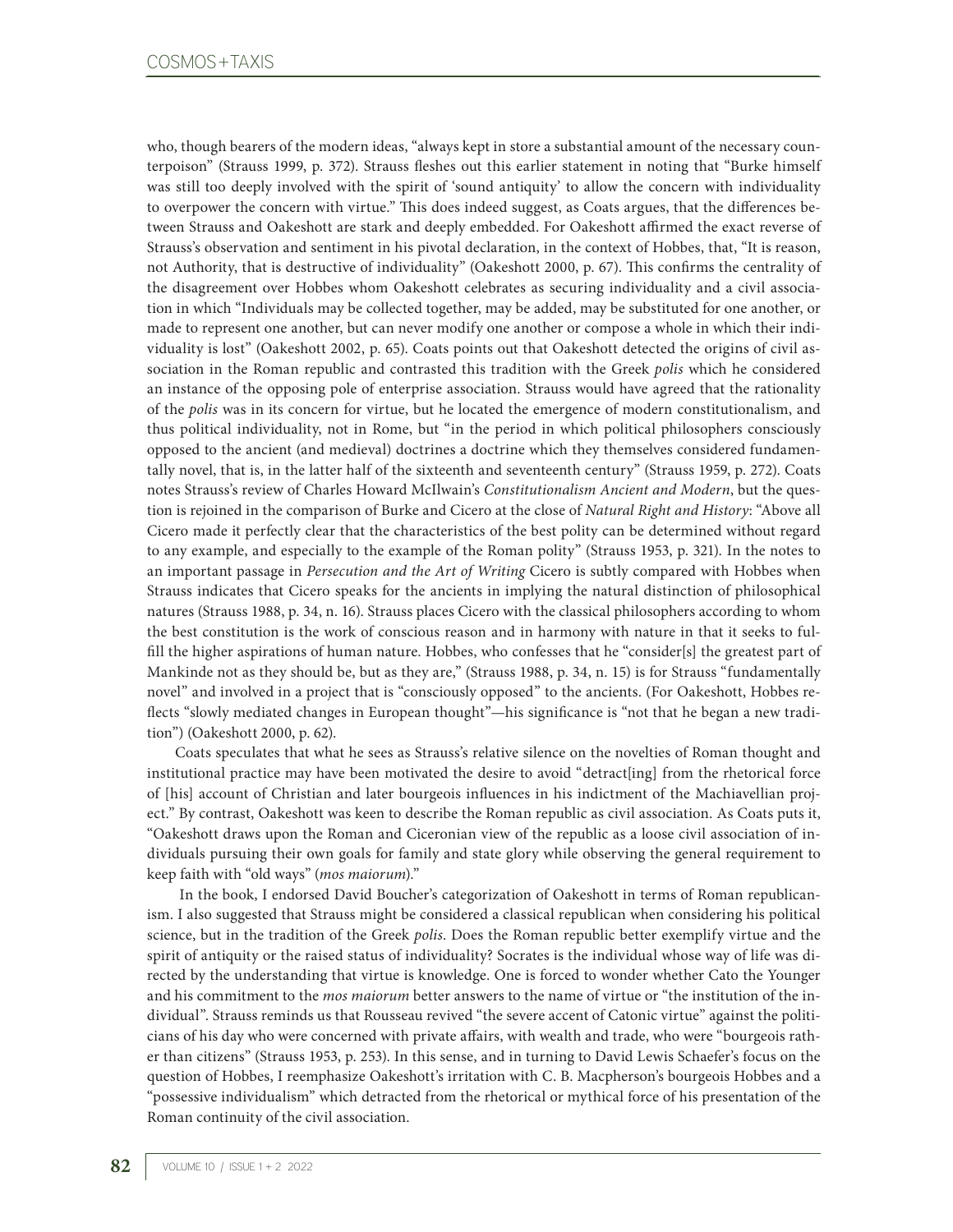David Lewis Schaefer effectively demonstrates that I understated some of the stark differences between Oakeshott and Strauss in the pursuit of balance. I think this is probably fair. In the central chapter on Hobbes, I aimed to develop each interpretation along its own lines and in terms of what I understood to be its own logical coherence. But Schaefer reminds me that correspondence to Hobbes intention ("the author's *own understanding* of what he was saying") cannot be treated as a secondary matter. Schaefer does not fail to notice points at which I implied that Oakeshott's portrayal of Hobbes came close to being disingenuous. For instance, claiming that Hobbes feared fire and brimstone is not even required by Oakeshott's own irreligious religiosity and indeed if Strauss is correct about Hobbes's atheism, then so much else follows. It is not a trivial point. It explains the otherwise strange significance that Alexandre Kojève is given in the book. Kojève aimed to complete Hobbesian atheism and the state that it presupposes. But this means that it is inconsistent to locate anything like a myth of original sin or the myth of the Fall of Man in Hobbes as I still allowed in my conclusion. While I may have given too much latitude to this mythical Hobbes, bringing light to the character of Oakeshott's interpretation does provide for the profound contrast with Strauss that I only gently implied. Carl Schmitt, that other Hobbesian pole in my study, came away from reading Strauss's critique of his Hobbes with his faith that Hobbes was "by far the greatest and perhaps the sole truly systematic political thinker" shaken to the point that he wavered over whether Hobbes was a *political*  thinker at all (Meier 1995, p. 36). Schmitt's response to reading Oakeshott on Hobbes in later life was quite different. As he wrote to Ellen Kennedy who had provided *Hobbes on Civil Association*:

Everything in the book is highly interesting for me, but the greatest thing is the broadcast-talk "Leviathan—a myth" from 1947. These five pages (pp. 150-154) are, sentence by sentence, word [sic] for an encounter for me which I would not have expected from *England* anymore (Quoted in Schmitt 2013, p. 76, n. 5).

Michael Oakeshott's *mythoi* are almost the opposite of Schmitt's and not as anti-democratic as they may appear in my reconstruction. Oakeshott is more concerned with the sovereign individual than the political sovereign, and he refers Christian civilization back to its skepticism of great political projects while celebrating Hobbes for recalling the individual to "his littleness, his imperfection, his mortality, while at the same time recognizing his importance to himself" (Oakeshott 2000, p. 163). In those precious pages which captivated Schmitt, and which, despite their origin as a radio broadcast ("a conversation piece, a flight of fancy") are extremely important for understanding Oakeshott, civilization is described as "a collective dream" (significant in a writer who is anti-collectivist and committed to individuality in all its forms); "the substance of this dream is a myth, *an imaginative interpretation* of human existence". Setting himself against the disenchantment of modernity and the Enlightenment, but in the most civilized and clement manner (again, in complete contrast with Schmitt), Oakeshott deems the role of "philosophical literature" such as *Leviathan* "is not to break the dream, but perpetually to recall it, to recreate it in each generation, and even to make more articulate the dream-powers of a people." Having positioned *Leviathan* as "philosophical literature" and then "literature" merely, Oakeshott refers to "the gift of the greatest literature—of poetry". However, he avoids simply conflating poetry and philosophy, allowing that a work of philosophy will provide "an increase in knowledge; it will prompt and it will instruct." Nonetheless, this distinction is just as soon made equivocal: "In it we shall be reminded of the common dream that binds the generations together, and the myth will be made more intelligible to us" (Oakeshott 2000, pp. 159-60, emphasis added).

Schaefer soberly interjects that Hobbes emphasizes the meanness of nature, not the fallenness of human beings: "He represents government rather as a remedy for the miserable condition in which 'nature' has left us." In the famous Chapter 13 of *Leviathan* to which Schaefer refers, Hobbes illustrates the Natural Condition, and how "Nature . . . disassociate[s]", and that "The desires, and other passions of man, are in themselves no Sin" (Hobbes 1985, Ch. 13, pp. 186-87). The continuities with Augustine and the myths of a Christian civilization are very difficult to sustain in these terms (although Oakeshott points to Augustine's understanding of the Abel episode) (Oakeshott 2000, p. 88, n. 10). Schaefer presses the point that there is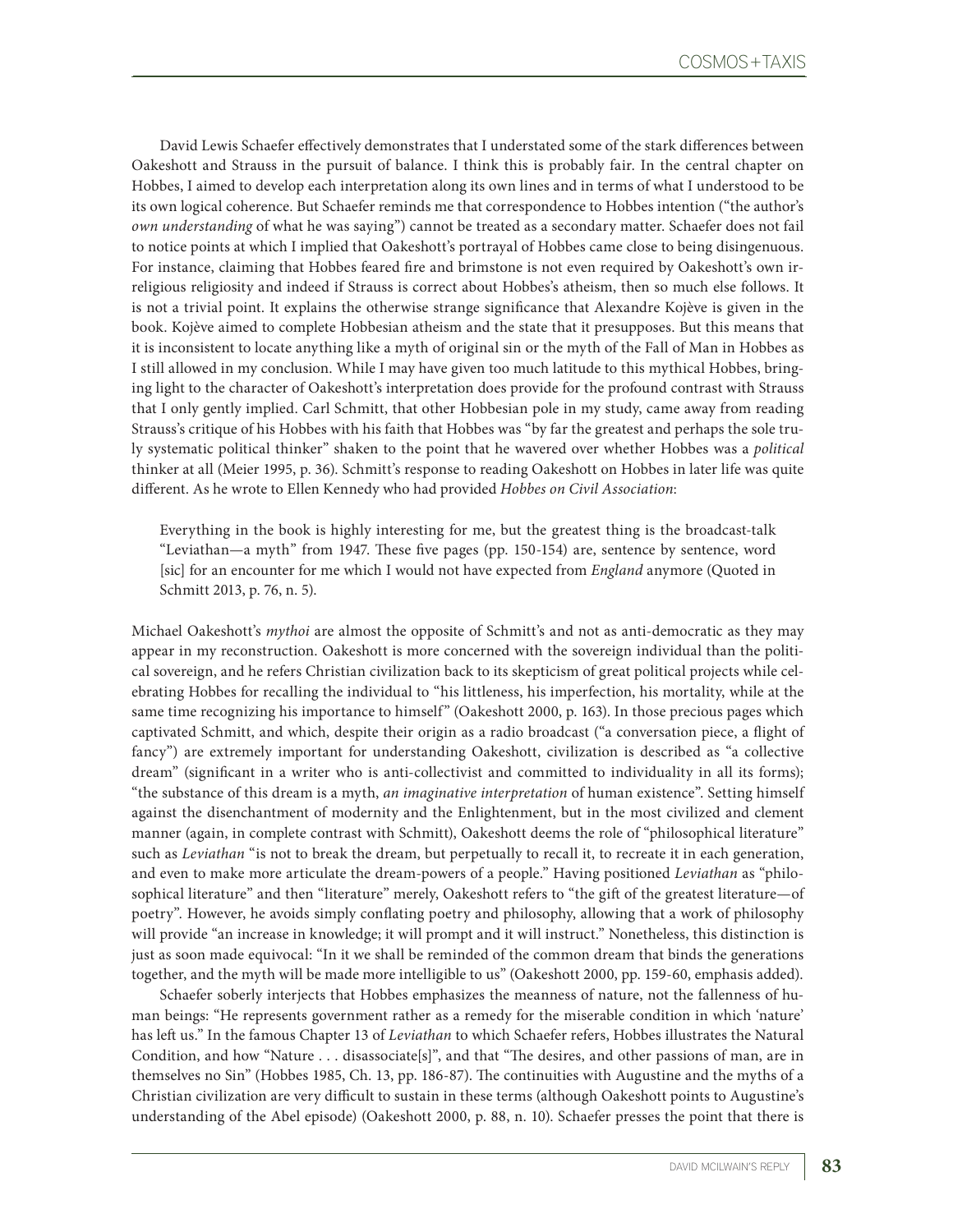little in Augustine to support the kind of poetic Kantian moral world of the Oakeshottian civil association. As I implied by placing "pagan" and "Christian" in the same sentence (quoted with emphasis by Schaefer), Oakeshott's "collection of such [supposedly poetic Kantian] models tends rather to blur the fundamental tension between Athens and Jerusalem . . . rather than offer greater clarity about either alternative." Here it may be relevant to recall Oakeshott's early interest in the identity of historical Christianity. Many of these ideas are retained in the theory of historical identities given in his late work *On History* in which, as Terry Nardin interprets, "A historical identity, properly understood, is nothing other than its own circumstantial coherence understood as a contiguity of discernable differences" (Nardin 2001, p. 159).

 The problem with such a yielding sense of identity is that it makes it difficult to distinguish or regard the importance of intentions. It is helpful in bringing together Don Quixote, Montaigne, and Nietzsche, but less effective in detecting those whom Oakeshott deems "enemies of our civilization, exponents of a counterfeit myth" (Oakeshott 2000, p. 162). The corollary to this is an insight Oakeshott offered in observing contemporary liberalism, where he found an identity that is perfect for his own historical theories (which is why I used his definition at the beginning of my chapter on liberalism) and an ideological movement that displays "ignorance of who its true friends are" (Oakeshott 1991, p. 385). This is the affliction Leo Strauss diagnosed in Carl Schmitt who believed he fought a common enemy alongside Hobbes.

Oakeshott's historical theories are the preoccupation of my two most trenchant critics. Kenneth McIntyre considers my interpretation of Oakeshott "eccentric" for straying outside the boundaries of "Michael Oakeshott the academic philosopher". However, his real concern is with Michael Oakeshott, the historian of political thought, while Leo Strauss he condemns for being "uninteresting" and "not an historian at all."

In terms of the poetic-religious character of Oakeshott's thought, my interpretation of Oakeshott is indeed not unique, as McIntyre allows. It is influenced by Andrew Sullivan's *Intimations Pursued: The Voice of Practice in the Conversation of Michael Oakeshott*. Sullivan has a style and personality thoroughly in tune with Oakeshott's and is well-placed to pursue a thinker who declared, "Not to detect a man's style is to have missed three-quarters of the meaning of his actions and utterances" (Oakeshott 1989, p. 56). Sullivan appreciates how Oakeshott guides the conversation in the idiom of the civilization, "to describe persuasively a character with whom a reader of a particular tradition can identify with; to evoke a personality with whom we can not only feel sympathy, but solidarity." This is how he perceives the immanent perspective Oakeshott adopts, being alive to the manner in which Oakeshott's vision of freedom and individuality "is designed by its rhetorical skill and narrative appeal alone to turn the conversation in a certain direction" (Sullivan 2007, p. 167). More specifically, and serving to explain the often remarked upon unargued character of *On Human Conduct*, Sullivan shows that the modes are not Procrustean beds. What Oakeshott was "unable to argue from his own practical premises" about the superiority of a civil association "he attempted through rhetoric, characterization and metaphor". Sullivan concludes that philosophy and religion are unreconciled in Oakeshott's understanding of human existence, but there remains "the pleasant distraction of the aesthetic, without which the opposition would be unbearable" (Sullivan 2007, pp. 208-209). Poeticreligious individuality and its vital role in the conversation of mankind, both as style and substance, cannot be Oakeshottian for McIntyre because "[the] modes are irrelevant to one another". This places a great deal of weight on the Procrustean reading of *Experience and Its Modes*, a work from which the "voice of poetry" or the aesthetic mode developed as a kind of correction. This demands a consistency that Oakeshott himself could not keep. In fact probably no one has ever written a complete work of history within the terms of the purified mode of the past Oakeshott outlines in that work. The impossibility is suggested in McIntyre's example of E. P. Thompson who "was a Marxist and an historian, but, if he was a good historian, it was in spite of his Marxism, not because of it." This comes near to imputing Oakeshott's conception of the historian's intention to Thompson, whereas we can be quite sure Thompson entered the humanities as all Marxists do, not to interpret the world but to change it. This does not tell us if Thompson was a good or bad historian, and if Marxism is correct then it is necessary for the historian. Marxism has a clear practical aim, but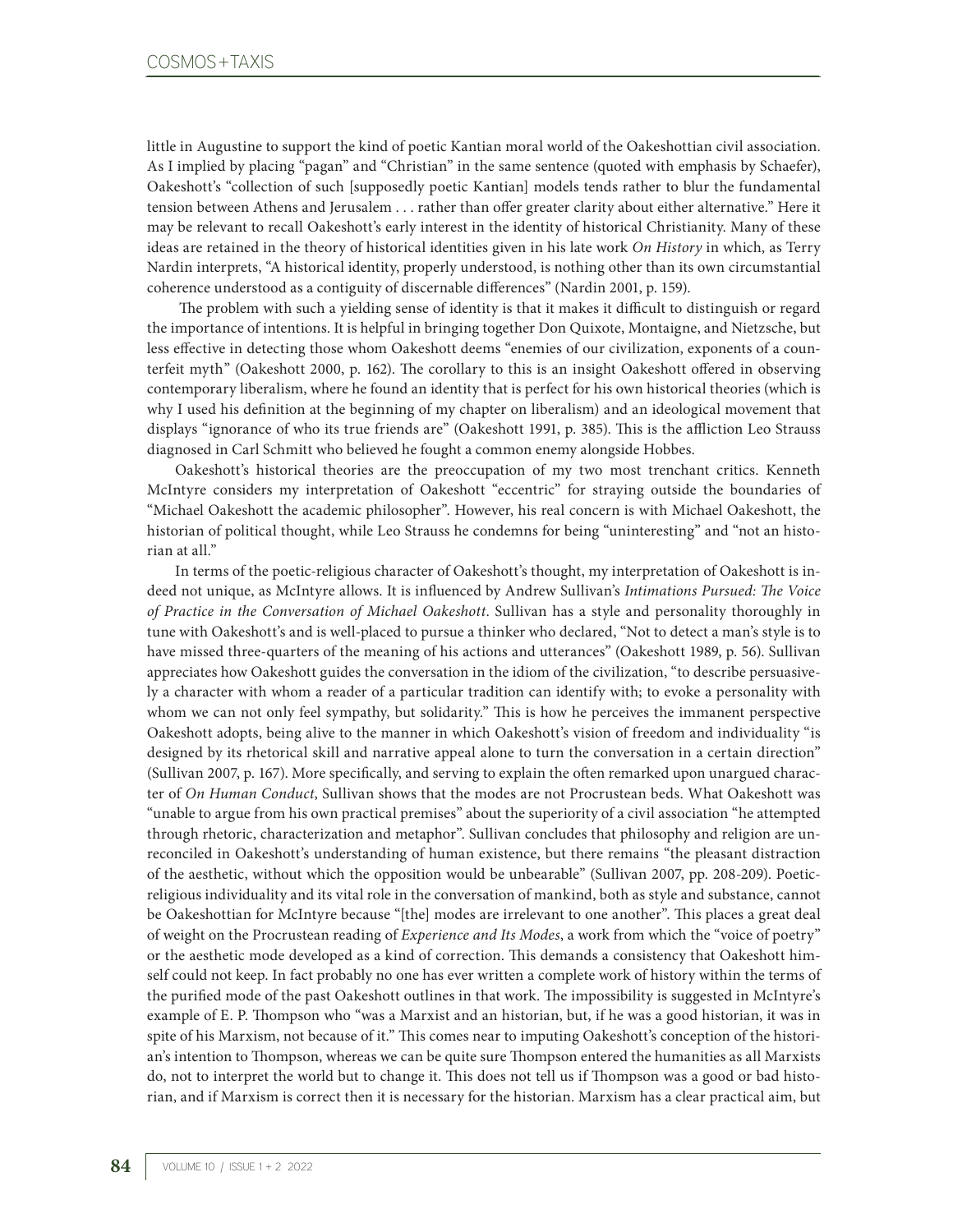a practical aim to resist all practical aims also has political and moral implications. What about Michael Oakeshott's intentions on first turning to the activity of being an historian?

Oakeshott's earliest interest in history was stimulated by a practical concern with the continuity of the Christian religion in the modern world. This identity may even be the test and concern of the historical theories Oakeshott worked on from the 1920s to the 1980s. But it is not necessary to locate these continuities in his writings on history, for in a diffused form they pervade all he has to say about practical experience, which at its highest is imbued with a non-practical poetic-religious character. When these intimations are pursued, they reveal a coherent picture of the Oakeshottian project, culminating in what Andrew Sullivan did not leave to a "Straussian" to call a "theologico-political treatise" (Sullivan 2007, p. 197). The theologico-political significance of *On Human Conduct* reflects a commitment to the moral side of life, despite the unbelieving character of Oakeshott's poetic religiosity and his professional activities as a theorist. McIntyre points out that Oakeshott's modal distinctions explicitly disallow for a "poetic philosopher" or a "philosophical poet" which is quite correct. But McIntyre muddies these crystal-clear waters in noting that "McIlwain, echoing Strauss' general tone concerning religion, claims that 'no one can be both a philosopher and a theologian,' which would have surprised Augustine and Aquinas." McIntyre recreates what he thinks must have been my own thinking, concluding that, ergo "Augustine and all Augustinians (including Oakeshott) are not philosophers."

This is a powerful illustration of why it is better to seek the author's own intentions rather than trying to recreate his thoughts and know him better than he knows himself. Augustine did not for a moment forget the struggle between belief and unbelief and of his well-known case against the philosophers in book 19 of *The City of God* I need quote only the opening lines:

As I see that I have still to discuss the fit destinies of the two cities, the earthly and the heavenly, I must first explain, so far as the limits of this work allow me, the reasonings by which men have attempted to make for themselves a happiness in this unhappy life, in order that it may be evident, not only from divine authority, but also from such reasons as can be adduced to unbelievers, how the empty dreams of the philosophers differ from the hope which God gives to us, and from the substantial fulfilment of it which He will give us as our blessedness (St. Augustine 2015, Book 19, Chapter 1).

In the book I claimed that Oakeshott's own "City of God" offers only a temporal or immanent transcendence in aesthetic terms. Happiness is not found in the philosophical life as it is for Strauss. Strauss keeps the absolute separation of the philosophical life and religion in affirming that the philosophers live in the isles of the blessed. In other words, Strauss could have happily sided with Augustine's adversary Porphyry in accepting that, in every relevant sense, the philosopher must be his own savior. It was in studying the modern theologico-political treatises of Spinoza and Hobbes that Strauss discovered what he recognized as the Platonic understanding of the problem. This recovered understanding of the tradition had implications in terms of the history of thought which are unwelcome to historicists, but not necessarily to Michael Oakeshott. As Terry Nardin points out, in Oakeshott's terms, "Collingwood's argument for the primacy of history (historicism) is as reductionist as arguments for the primacy of science (scientism) or practice (pragmatism)" (Nardin 2016). McIntyre bases his claim that I have provided a "hagiography" of Leo Strauss on my hint that "Strauss became so adept at political philosophy that his profoundest observations often appear as mere platitudes." But Oakeshott may have understood this in terms of his own acceptance of the possibility that Hobbes, like other writers such as Plato and Machiavelli, [has] two doctrines, one for the initiated (those whose heads were strong enough to withstand the giddiness provoked by his scepticism) and the other for the ordinary man who must be spoken to in an idiom and a vocabulary he is accustomed to, and to whom novelties (both in respect of duties and in respect of their grounds) must be made to appear commonplaces… (Oakeshott 1975, p. 126).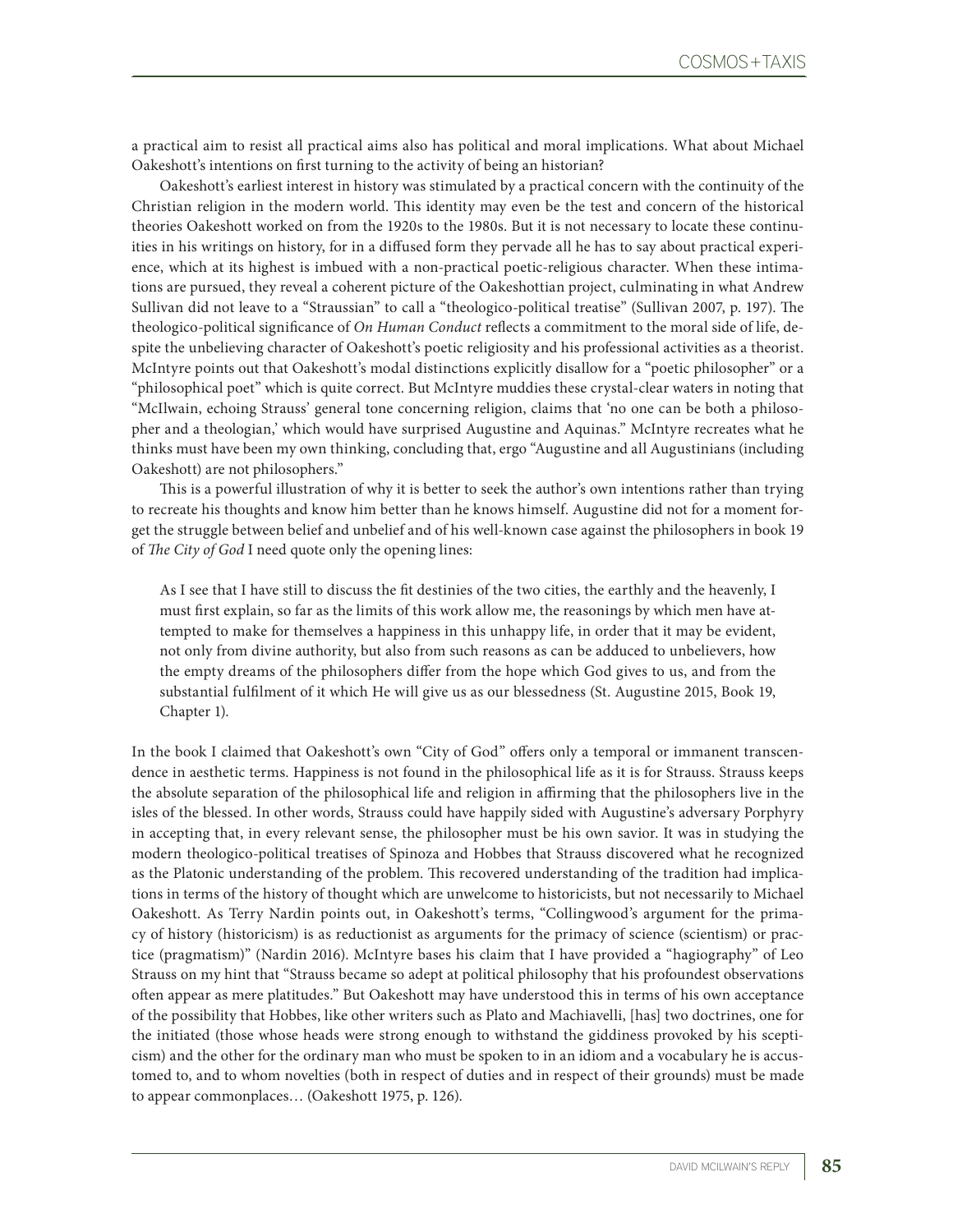Oakeshott goes on to affirm that this practice of esotericism and exotericism "goes back to the beginnings of political speculation and was by no means dead in the seventeenth century." Strauss discerned the differences between its practice in the hands of the Enlightenment philosophers and those at "the beginnings of political speculation", arguing that seventeenth century writers like Hobbes (Strauss notes that he is "thinking of Hobbes in particular"), concealed their views only far enough to protect themselves as well as possible from persecution; had they been more subtle than that, they would have defeated their purpose, which was to enlighten an ever-increasing number of people who were not potential philosophers (Strauss 1988, p. 34, n).

The philosophers who wrote in the tradition of the Platonic understanding of the theologico-political problem did not construct the exoteric appearance of their works with this progressive aim in mind, understanding the distinction between their philosophical initiates and the superstitious multitude to be "a basic fact of human nature" (Ibid). The difference reflects the bold attempt of a modern philosophical movement "to become the master and owner of nature, to conquer chance" (Strauss 1959, p. 55). Strauss does not argue that philosophy has no impact on history and politics. Rather he points out that history and politics do not transform the problems for philosophy. McIntyre is aware of the philosophical intention in imputing it to Oakeshott. But he cannot accept that a highly intelligent man of leisure who writes and considers a work of philosophy would not allow it to go out with errors that might shame even an intelligent high school student (*i*.*e*., one of lesser leisure, education, experience, and intelligence than he) without a reason, and that this reason is that he has two doctrines, as Oakeshott was prepared to accept of Hobbes and other great thinkers.

Talk of "great thinkers" and, in more poetic terms of "towering figures", has convinced Luke O'Sullivan that I am involved in the fallacy of *argumentum ad verecundiam*. I would suggest no more so than those who say that Western philosophy is "footnotes to Plato" or that modern philosophy is a For-and-Against Kant. We begin with a commonsense assessment of the great thinkers in our tradition. One is also aware of fashions and prevailing ideologies, but it is less sensible to begin with these. To begin with these latter might lead to *argumenta ad populum*, which seems a danger in O'Sullivan's assertion that Strauss has "[not] been taken seriously by the great majority of historians and philosophers as a contemporary interlocutor for over half a century." What have the intellectuals been taking seriously during this time? I was lectured by a liberal teacher to regard John Rawls as the great thinker who comes around every century or so and whom the twentieth century had been waiting for. Had I any regard for fashions and prevailing ideologies I would have championed the Rawlsian administrative state or the multicultural and anti-European perspectives of which O'Sullivan appraises me. It may be the case that Michael Oakeshott is better attired to move in these fashionable circles, and that Leo Strauss and his students have often been at odds with the predilections of the contemporary intellectual class.

An example of this "political incorrectness" is Harvey Mansfield's book *Manliness*. O'Sullivan believes I have echoed Mansfield in claiming that Oakeshott admired the "solid manliness" of the cave-dwellers in Plato. But Oakeshott sides with men whose conceptions of justice—and even their horsemanship—have been called into question by one whom they soon decide would be better run out of town as a "mountebank" and "imposter". In other words, Oakeshott sides with experience over knowledge in *On Human Conduct*, just as Stephen Turner finds him doing in the 1931 notes he has cited ("What is dangerous, deadening, monstrous, is knowledge *in place* of experience"). In doing so, Oakeshott identifies with the "men of Athens" (*andres athēnaioi*) and "gentlemen of the jury" (*andres dikastai*) who convicted Socrates.

This alignment with the perspective of the cave confirms Oakeshott to be a man of myth, poetry, and the religious life, regardless of the number of pages he devoted to the explicit question of "religion". This is not a "Straussian" framework but a distinction which is age-old. But while Oakeshott's Christian civilization is despised by the intellectuals, his apparent antifoundationalism is *de rigueur*. When only the latter is advertised Oakeshott may travel freely in these fashionable circles and O'Sullivan deems Oakeshott wellpositioned to meet this postmodern world: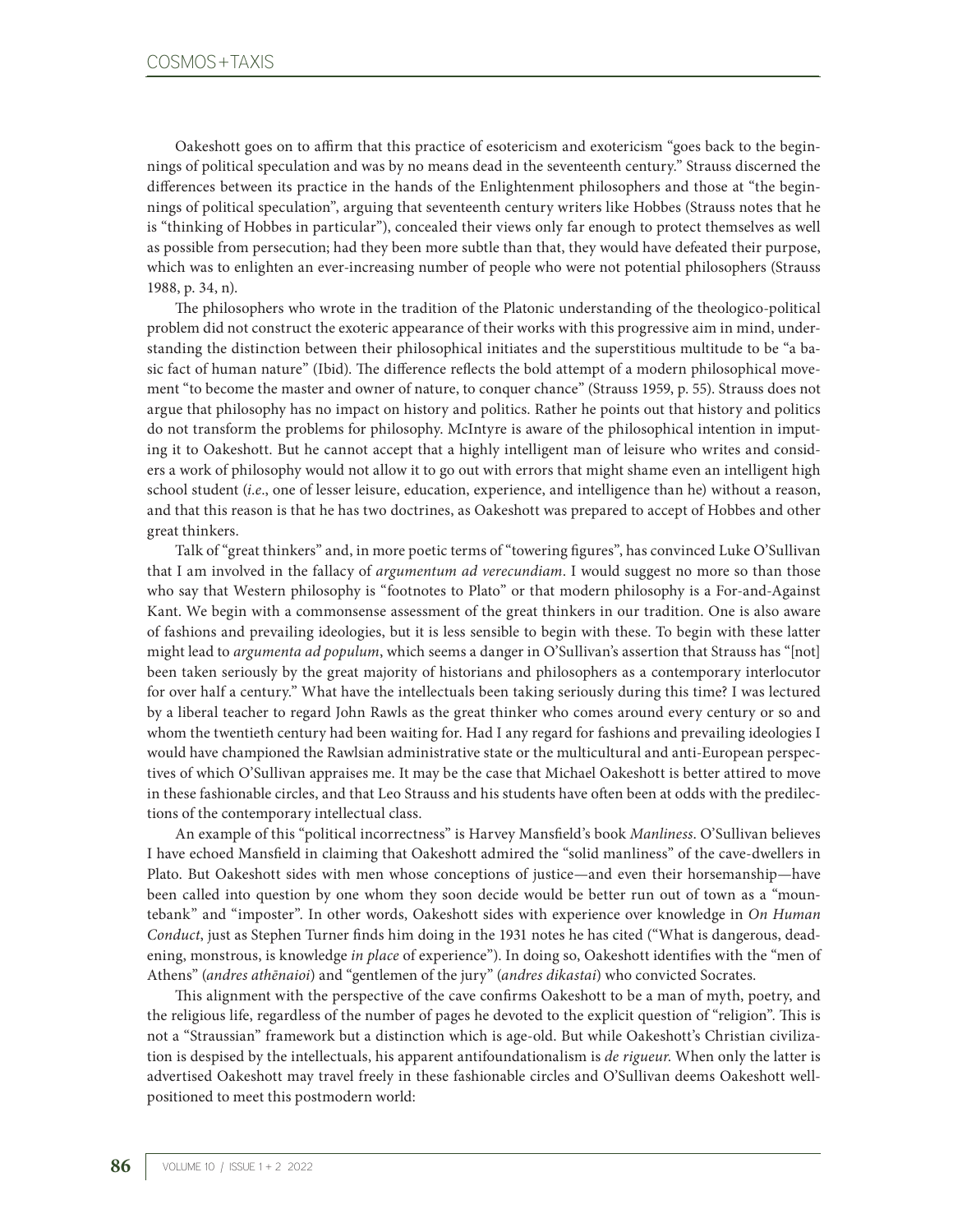Nietzsche [was] correct in arguing that all traditional Western foundational conceptions of reason descended from Plato were insupportable. Oakeshott was actually at one with postmodernism in realizing the need for a more pluralistic account of rationality, as witnessed by his re-telling of the story of Plato's cave. That is why at least some of Oakeshott's thought remains relevant.

Oakeshott was of course claimed by Richard Rorty as a fellow Postmodern Bourgeois Liberal. But Robert Frost compared poetry without meter ("free verse") to tennis without the net and a consistent critic might say the same about antifoundationalist philosophy. Strauss understood Plato through a tradition of the medieval Arabic enlightenment in which the question of foundations (being) is not neglected, nor does it receive a dogmatic answer.

O'Sullivan is aware that the Strauss I have presented is concerned with nothing but these "eternal" problems. These problems developed into explicit discourses that are coeval with urban or political man. The real bone of contention then is historicism, and thus many of Kenneth McIntyre's arguments are echoed over esotericism and historical interpretation (understandably, as I addressed them in the book). But O'Sullivan gets closer to the heart of the issue in scrutinizing this question of permanent problems, raising the questions of whether there are such problems, and if there are, whether they can be thought of historically. It is not clear that 'freedom' or 'justice' have been anything like 'eternal' problems for human beings. At best this seems an exaggeration: they have been a concern for a few thousand years of the human past. Even if one were to admit there is a class of eternal problems and that freedom and justice belong to it, however, it seems plausible that the meanings of 'freedom' and 'justice' have changed profoundly. But this is what Strauss cannot admit.

Strauss's understanding of a philosophical tradition concerned with permanent problems relies on us not taking the conventional appearance of philosophical works as evidence that the problems themselves have "changed profoundly". O'Sullivan notes that Oakeshott accepted that his own appeal to an esoteric doctrine in Hobbes "was at best a plausible hypothesis": "[I]n the nature of the case it cannot be demonstrated to be true." Straussians claim little more for Strauss's hermeneutics. Paul A. Cantor for instance, offers the reminder that "interpretation cannot hope to proceed according to universal and unequivocal rules, which will always yield unambiguous and unassailable results." This is especially the case for an art of writing that provides for distinct audiences and which demands qualities such as "prudence, tact, and judgement". In this case, "One can offer principles of interpretation, but not rules, unless one means *rules* in the sense of *rules of thumb*" (Cantor 1991, p. 270). Some may deplore this and demand a rationalistic crib but, measure for measure, they will have to defend other interpretative methods with such certainty, for instance, that which led to Oakeshott's Montaigne-like Hobbes. Strauss's reading of Plato's *Republic* in terms of the permanent problems of justice and wisdom may be set against the typical historicist claim, "The Republic of Plato is an account, not of the unchanging ideal of political life, but of the Greek ideal as Plato received it and reinterpreted it" (R. G. Collingwood quoted in" Strauss 1952, p. 575). Did Plato intend the *Republic* to illuminate a Greek ideal of justice or the human desire for wisdom? As Ben Johnson wrote of a contemporary who had received and reinterpreted the English ideal of verse drama, "He was not of an age, but for all time!"

On an autobiographical note, it seems to me that every "injustice" that I remember in my childhood was only a variation on something that might have occurred around any campfire in the African savannah. The move from this kin-based private social world to the group-oriented public political life of a city and a state does indeed bring about a new set of human possibilities, including the philosophical life. This fact is probably the source of the impasse between those who consider justice and wisdom to be permanent problems for philosophy and those who believe that profound changes in our political life throughout history have relegated earlier discourse to matters of merely antiquarian or perhaps anthropological interest. I understood the better sections of my book to touch on this kind of problematic. Strauss turns to the historical and linguistic insights of the later Heidegger and records partial but remarkable agreements with them (Velkley 2011; McIlwain 2018). In querying the notion of an Athenian enlightenment O'Sullivan points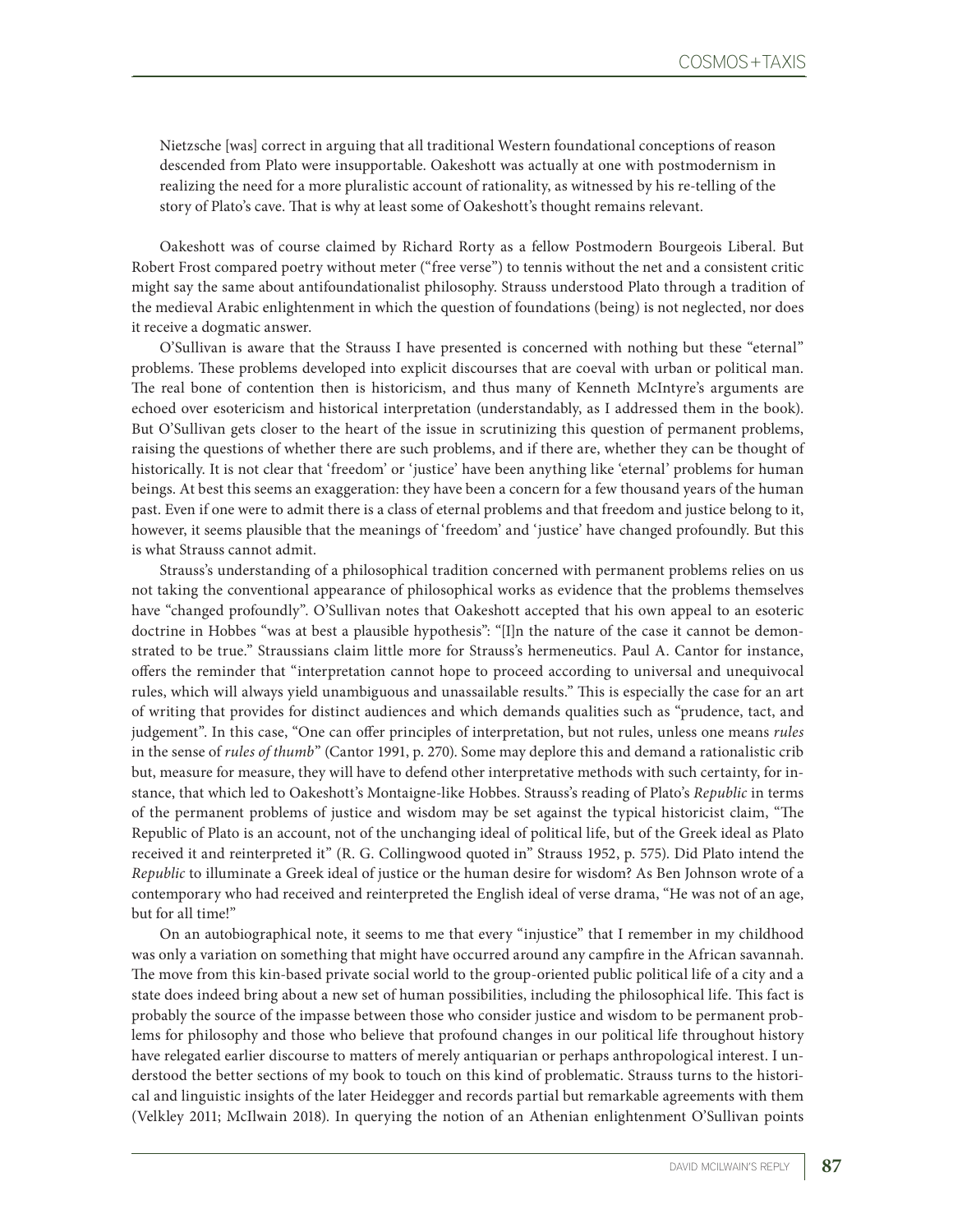out, "The phenomenon of human beings in the ancient world emancipating themselves from the immediate demands of survival and developing intellectual and cultural lives was a generalised one." While philosophy is at first glance unique amid these axial age breakthroughs, this multicultural, or at least transcultural, observation is furthered in noting the peculiar features of the languages of intellectual worlds. Strauss was always curious to hear about how other linguistic cultures dealt with concepts like "nature". While the Greeks raised the question of being clearly, and in a pioneering way,<sup>1</sup> Strauss noticed that the question is also generalizable or transcultural. He seemed to be calling for philosophers out of other cultures, out of the pre-technological or pre-modern roots of these traditions. Those of the Western tradition must assist to the extent that they are capable of understanding the emergence of philosophy as their own tradition of questioning—of foundational questioning. The question of being, Strauss intimated, awaits an insight that may have to emerge from a non-Western tradition of thinking. For the question is not a mere epiphenomenon of the Greek verb *einai*. The uses and prominence of this verb may have encouraged an explicit ontological discourse among the Greeks, just as the epistemological concerns of modern philosophy may have been prompted by, or rather arisen in response to, the biblical tradition and the contingency of its concept of existence (Kahn 2009, pp. 37, 141; see also Burns 2014, pp. 131-156). Strauss hinted that philosophy may have to return to these roots in what are Indo-European and Afro-Asiatic languages of thought in the era of global technology and modern rationalism. Examining the Bible in terms of the question of being could be a first step (Strauss 1989, p. 43).

But to return from global historical tasks to the present matter, it seems to me that argument in the humanities always proceeds on the basis of what is a plausibly coherent explanation of the facts. O'Sullivan finds Adrian Blau's critique of Strauss to be "devastating". But it will be found so only by those who have already ruled out the philosophical art of writing. For these readers, Strauss's method of interpreting philosophical texts "was entirely arbitrary, and in effect licensed Strauss to find esoteric meanings wherever he was so inclined."

Were this the case, Strauss's interpretations would be implausible and incoherent, and surely, at times, absurd. But they are not. Rather than scrutinizing Strauss's alleged methods, one must go to the texts and demonstrate a superior reading.

The appeal to absurdity is made on the problem of numbers. Numerology sounds like a superstition. But nobody wants to dismiss the obvious: Machiavelli's *Discourses* does have the same number of chapters as Livy's *Histories*. For other apparent numerical patterns or significances in Machiavelli Blau finds that "the simplest explanation of this is simple randomness." Indeed, "Such features do not disturb the slumber of those who cannot see the wood for the trees, but act as awakening stumbling blocks for those who can" (Strauss 1988, p. 36). Having allowed at least one number significance in Machiavelli—the number of chapters in the *Discourses*—it may be worth considering the number 26, which is the number of chapters in the *Prince*. For one has now begun to study Machiavelli rather than simply read through his pages.

But after studying Scott B. Nelson's wonderfully generous and informative piece, I am more likely to dive into Hayek's collected works than Machiavelli's. It is flattering to have one's work described in beautiful musical terms, and this aspect of Nelson's contribution serves to remind me (though it should not be necessary) that a concern with the economic basis of political freedom does not imply a lowered cultural gaze. Nelson is correct to situate Hayek as another "middle voice". The two poles of my study, Alexandre Kojève and Carl Schmitt, both made totalizing claims about political life on behalf of sovereigns. Oakeshott and Strauss are "middle voices" precisely because they make claims against totalizing political orders on behalf of the lives of individuals. Although I gave perhaps undue weight to Oakeshott's ungenerous criticism of Hayek in the book, I did imply that Hayek belongs as a "middle voice". In fact, he is the only other thinker that I positioned in these terms. Collectivists who believe in nothing but yielding power and social control to administrative bureaucracies demonize Hayek, but having seen 2020 and especially 2021, we are all Hayekians now, or should be, for certainly we are on the road to serfdom, and some have already spotted the cabins up ahead. "Eco pods," the driver corrects. One keen-eyed youngster has made out some kind of slogan above the gates—"You will own nothing, and you will be happy."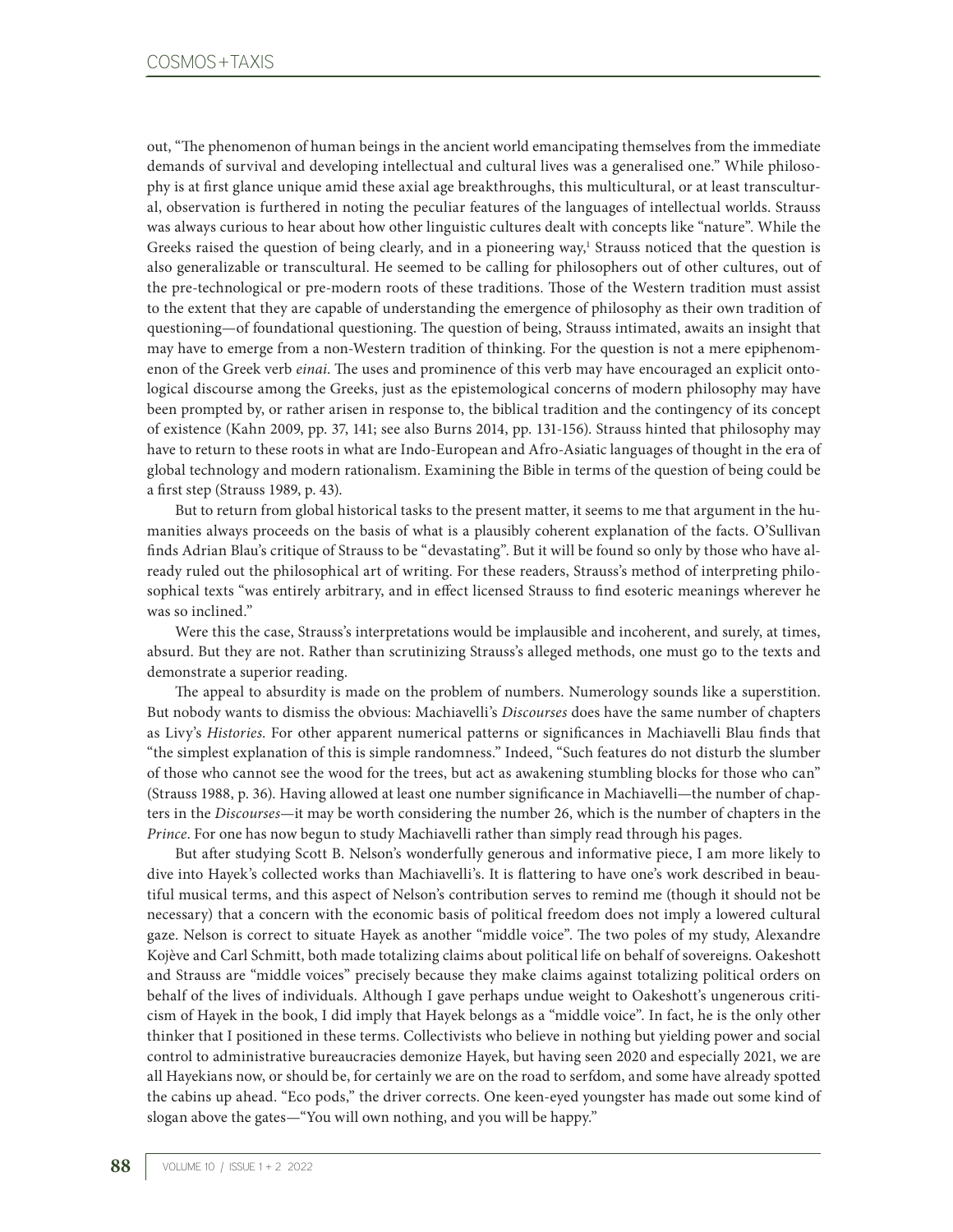However, on the question of spontaneous order, one would think we have found Hayek's opposite in Leo Strauss who argues the wisdom of an order that is consciously designed by human reason. But Strauss believed that virtue might freely develop in these orders shaped consciously by consideration of human nature. It is important to keep in mind that in practical terms Strauss supported the limited constitutional order. It is furthermore a mistake to assume that, in Strauss's terms, a practical commitment is a lower or lesser one, for it is precisely the limited constitutional order that allows for the philosophical life—the serious meaning of a preference for this regime is that the philosopher's own regime can be founded within it. It does not assert sovereignty over the sovereign individual. This rational regime of the philosopher is the virtuous city in speech.

Nelson notes that in *Law, Legislation and Liberty* "Hayek traces some of the problems bedeviling modern democracy to the legislative branch, which, in his view, had relegated the actual task of legislating to administrators and bureaucrats". This is also a central concern of contemporary Straussian political science.2 The transformation of the limited constitutional order into the administrative state with its mission to socially engineer complete and total equality of outcomes and to turn every institution, including the universities, into vehicles of this ideology (which Strauss would have called "permissive egalitarianism") is a shared concern. Strauss foresaw a global society with a state apparatus dedicated to "forbid[ing] every teaching, every suggestion, that there are politically relevant natural differences among men that cannot be abolished or neutralized by progressing scientific technology" (Strauss 2013, pp. 211-212). Historical man makes himself. Or, to put it another way, as Alexandre Kojève told Strauss, "If there is something like 'human nature,' then you are surely right in everything" (Strauss 2013, p. 261).

In this context, it is interesting to note that even some of Hayek's least fashionable ideas have been receiving posthumous confirmations. His support of what is now recognized as multi-level selection (group selection) was extremely prescient, especially at a time when the "selfish gene" reigned supreme. Scientists as eminent as Edward O. Wilson are now on the side of this understanding (Nowak et al. 2010). But both Hayek and Michael Oakeshott made their names warning against the continuation of wartime mobilization and social control in peacetime, and group selection may suggest that it has been the pressures of warfare that have driven humans to cooperate and form into large dissociated *political* groups beyond the limited *social* bands of their genetic kin. In short, war may be the cause of our political life, of our "unsocial sociability," reflecting that, in David Sloan Wilson's correction of Kant: "Selfishness beats altruism within groups. Altruistic groups beat selfish groups" (Wilson and Wilson, 2007). Altruistic groups need not mean tightly collectivist units and this rule is consistent with the civil association and successful market relations. This is close to what Oakeshott sets out to establish in his endorsement of Henry C. Simons's insights on demobilization. Releasing the energies of competition and free initiative in peacetime and resisting a permanent war-footing is what best primes a society to withstand the challenges of potential wars and crises (Oakeshott 1991, p. 404). In *The Fatal Conceit* Hayek similarly warns of the error of applying kin-group social logic to large group political situations. Meanwhile Strauss speaks of the political problem of the desire to study the cosmos (with a small group of philosophical friends) amid a political society dedicated to its own laws and conceptions of justice. Oakeshott sees us drawn towards the false comfort and *ersatz* familial warmth of the enterprise association, while our calling is to be true to our own selves in civil association. We are not genetically-programmed to behave in concert as bees and ants are, and are capable of rationality and language as these are not. It is consistent with these human tendencies that Friedrich von Hayek praised a tradition of freedom that had proved itself over many centuries while offering his own rationally conceived plans for an improved legislative order. As Nelson notices, Oakeshott makes his closest approach to Hayek in "The Political Economy of Freedom" where he speaks as "a libertarian in the English tradition" and recognizes that in using the English word "freedom" one invokes a man's right to private property and his "[enjoyment of] a proprietary right over his personal capacities and his labour". This presupposes the freedom to move among potential employers. Far from a statement of "neoliberalism," Oakeshott's description of English liberty is so lacking in ideology that it is as good a summary of the demands of Wat Tyler in the 1380s as it is of the convictions of Margaret Thatcher in the 1980s. Oakeshott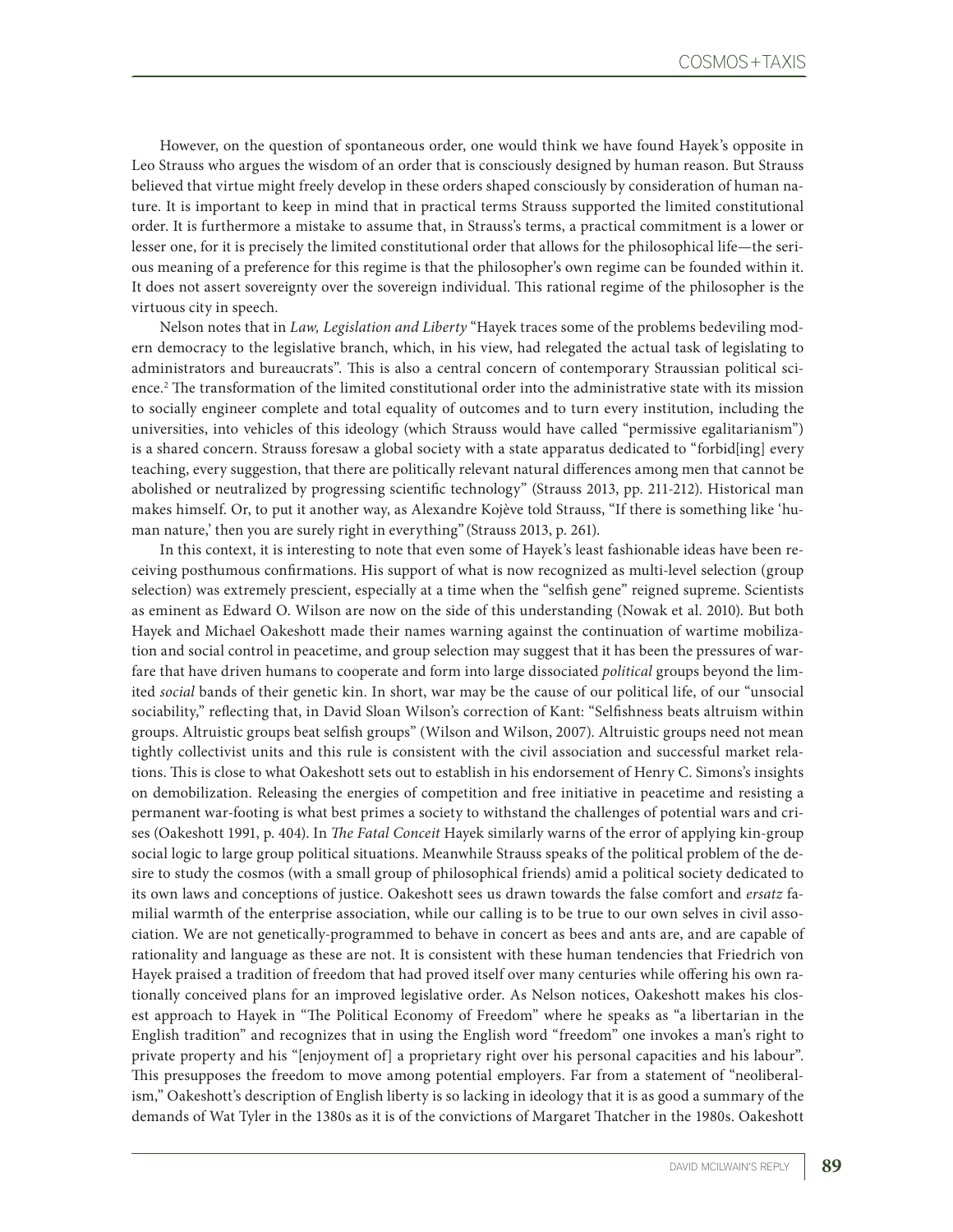deemed *The Road to Serfdom* too ideological and suggested that "a self-conscious ideology" may be more appropriate in "resistance to the tyranny" of a society "deeply infected with Rationalism" (Oakeshottt 1991, p. 26). But that is where we are now, with major Western leaders eerily coordinating behind a single slogan, "Build Back Better" and attentive to proposals for a "Great Reset". In 2021 the most powerful Tory prime minister since Thatcher endorsed the terms of this global enterprise association: "we are building back better together and building back greener and building back fairer and building back more equal and… in a more gender neutral and perhaps a more feminine way." Oakeshott criticized Hayek for providing "A plan to resist all planning". But that is not at all like the wartime lie of "a war to end all wars". In spite of Oakeshott's intention, "A plan to resist all planning" is closer to the spirit of our lost constitutionalism.

## NOTES

- 1 Perhaps reflecting Kahn's view (2009, p. 17) that, in terms of conceptualizing being, "ancient Greek is one of the most adequate of all languages, and that the possession of such a language was in fact a necessary condition for the success of the Greeks in creating Western logic and philosophy—and [he] suspect[s] also for their success in creating theoretical science and rigorous mathematics, but this second thought might be harder to defend."
- 2 See for instance, Marini 2019. Although not a product of Straussian political science, we should not ignore, Francis 2016.

## REFERENCES

St. Augustine of Hippo. 2015. *The City of God*. Tr. Marcus Dods. Jazzybee Verlag.

- Burns, Timothy W. 2014. Leo Strauss on the Origins of Hobbes's Natural Science and Its Relation to the Challenge of Divine Revelation. *Reorientation: Leo Strauss in the 1930s*. 131-156.
- Cantor, Paul A.1991. Leo Strauss and Contemporary Hermeneutics. In: Alan Udoff, ed. *Leo Strauss's Thought: Toward a Critical Engagement*. Boulder: Lynne Riener Publishers.

Francis, Samuel T. 2016. *Leviathan and Its Enemies: Mass Organization and Managerial Power in Twentieth-Century America*. Radix/Washington Summit Publishers.

Gottfried, Paul Edward. 1996. *After Liberalism: Mass Democracy in the Managerial State*. Princeton: Princeton University Press.

Hobbes, Thomas. 1985. *Leviathan*. Ed. C. B. Macpherson. London: Penguin.

Kahn¸ Charles H. 2009. *Essays on Being*. Oxford: Oxford University Press.

Kojève, Alexandre. 2013. Letter to Leo Strauss, September 19, 1950, Leo Strauss, *On Tyranny: Corrected and Expanded Edition, Including the Strauss-Kojève Correspondence*, eds. Victor Gourevitch and Michael S. Roth. Chicago: University of Chicago Press.

Marini, John. 2019. *Unmasking the Administrative State: The Crisis of American Politics in the Twenty-First Century.* Place: Encounter Books.

McIlwain, David. 2018. The East Within Us: Leo Strauss's Reinterpretation of Heidegger. *The Journal of Jewish Thought and Philosophy* 26, no. 2: 233-253.

Meier, Heinrich. 1995. *Carl Schmitt and Leo Strauss: The Hidden Dialogue*. Chicago: Chicago University Press.

Nardin, Terry. 2001. *The Philosophy of Michael Oakeshott.* University Park: Pennsylvania State University Press. . 2016. Michael Oakeshott. *The Stanford Encyclopedia of Philosophy*. Accessed August 21, 2021. [https://plato.](https://plato.stanford.edu/entries/oakeshott/)

- [stanford.edu/entries/oakeshott/](https://plato.stanford.edu/entries/oakeshott/)
- Nowak, Martin A, Tarnita, Corina E. and Wilson, Edward O. 2010. The Evolution of Eusociality. *Nature* 466, no. 7310: 1057- 1062.

Oakeshott, Michael. 1975. *On Human Conduct*. Oxford: Oxford University Press.

- . 1989. *The Voice of Liberal Learning,* ed. Timothy Fuller. New Haven: Yale University Press.
	- . 1991. *Rationalism in Politics and Other Essays*, ed. Timothy Fuller. Indianapolis: Liberty Press.

. 1996. *The Politics of Faith and the Politics of Scepticism*, ed. Timothy Fuller. New Haven: Yale University Press.

. 2000. *Hobbes on Civil Association*. Indianapolis: Liberty Fund.

Rosen, Stanley. 2003. *Hermeneutics as Politics*. New Haven: Yale University Press.

Schmitt, Carl. 2013. Re-imagining *Leviathan*: Schmitt and Oakeshott on Hobbes and the Problem of Political Order. In: Johan Tralau (ed.) *Thomas Hobbes and Carl Schmitt: The Politics of Order and Myth*. Place: Routledge.